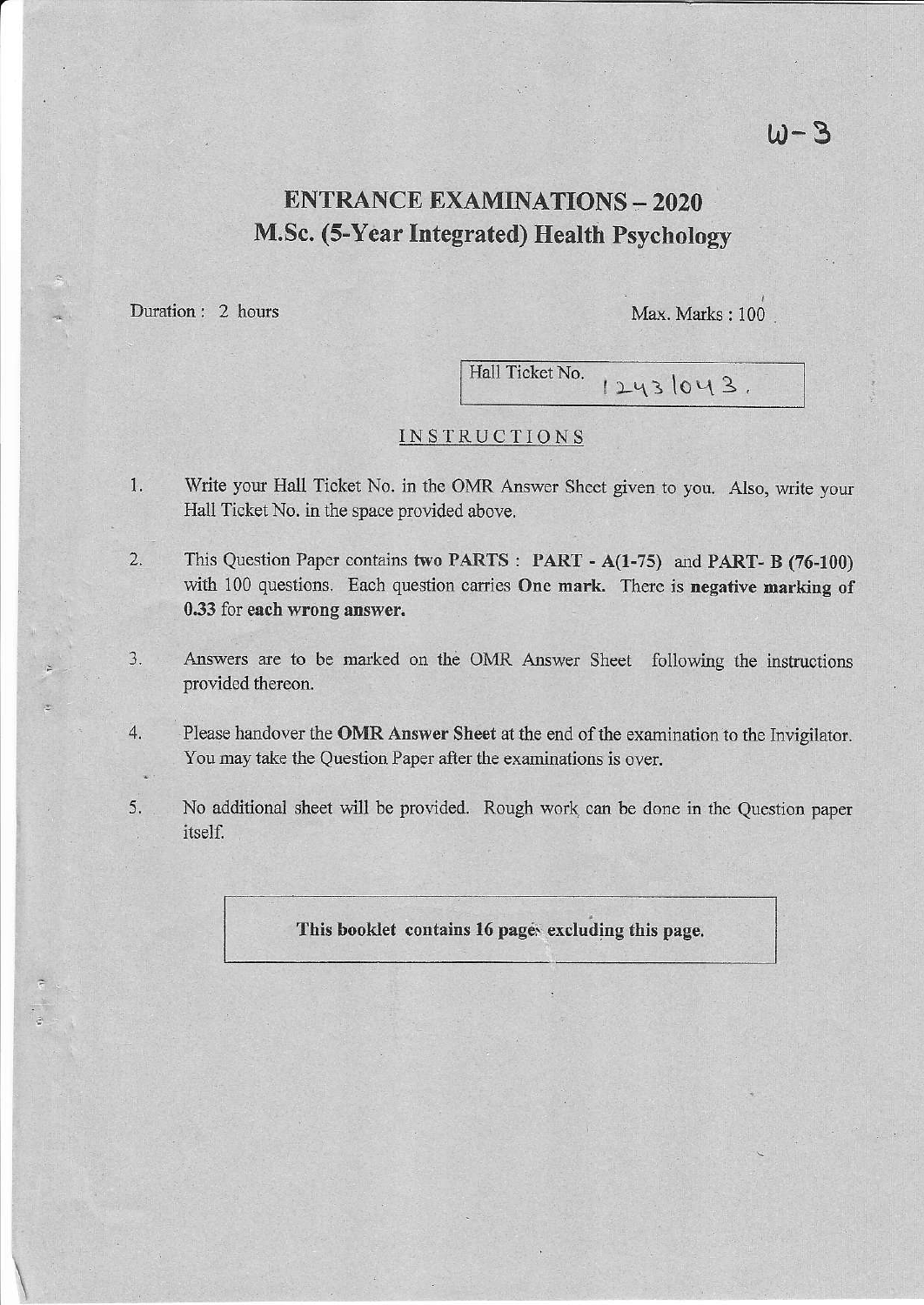#### Part A

- 1. Classical conditioning is associated with
	- A. Ivan P. Pavloy / COLO **Rosephin**
	- B. B.F. Skinner
	- C. J.B. Watson
	- D. William James
- 2. A combination of characteristics that indicates an individual's capacity to acquire some specific knowledge, or skill, after training is called
	- A. Aptitude
	- **B.** Attitude
	- C. Attribute
	- D. Creativity
- 3. Match Category A with Category B
	- Category  $\Lambda$
	- i. Wilhelm Wundt  $(\zeta)$
	- ii. John Watson
	- iii. William James
	- iv. Abraham Maslow
	- Category  $B$
	- a. Humanist
	- b. Behaviourist
	- c. Structuralist
	- d. Functionalist
	- A. i-c, ii-b, iii-a, iv-d
	- B. i-c, ii-b, iii-d, iv-a
	- C.  $i-c$ ,  $i-d$ ,  $iii-b$ ,  $iv-a$
	- D. i-a, ii-d, iii-c, iv-b
- 4. A procedure in which individuals in psychological experiments are asked to describe in detail their own experience is called

A. Expression

- B. Introspection
- C. Description
- D. Experimentation
- 5. The psychologist who has emphasized the role of environmental factors in the development of an individual is

 $\mathbf{i}$ 

A. Bandura

- **B.** Bronfenbrenner
- C. Gardner
- D. Tolman
- 6. Insightful learning was first coined by
	- A. Kohlberg
	- **B.** Wertheimer
	- C. Kohler
	- D. Tolman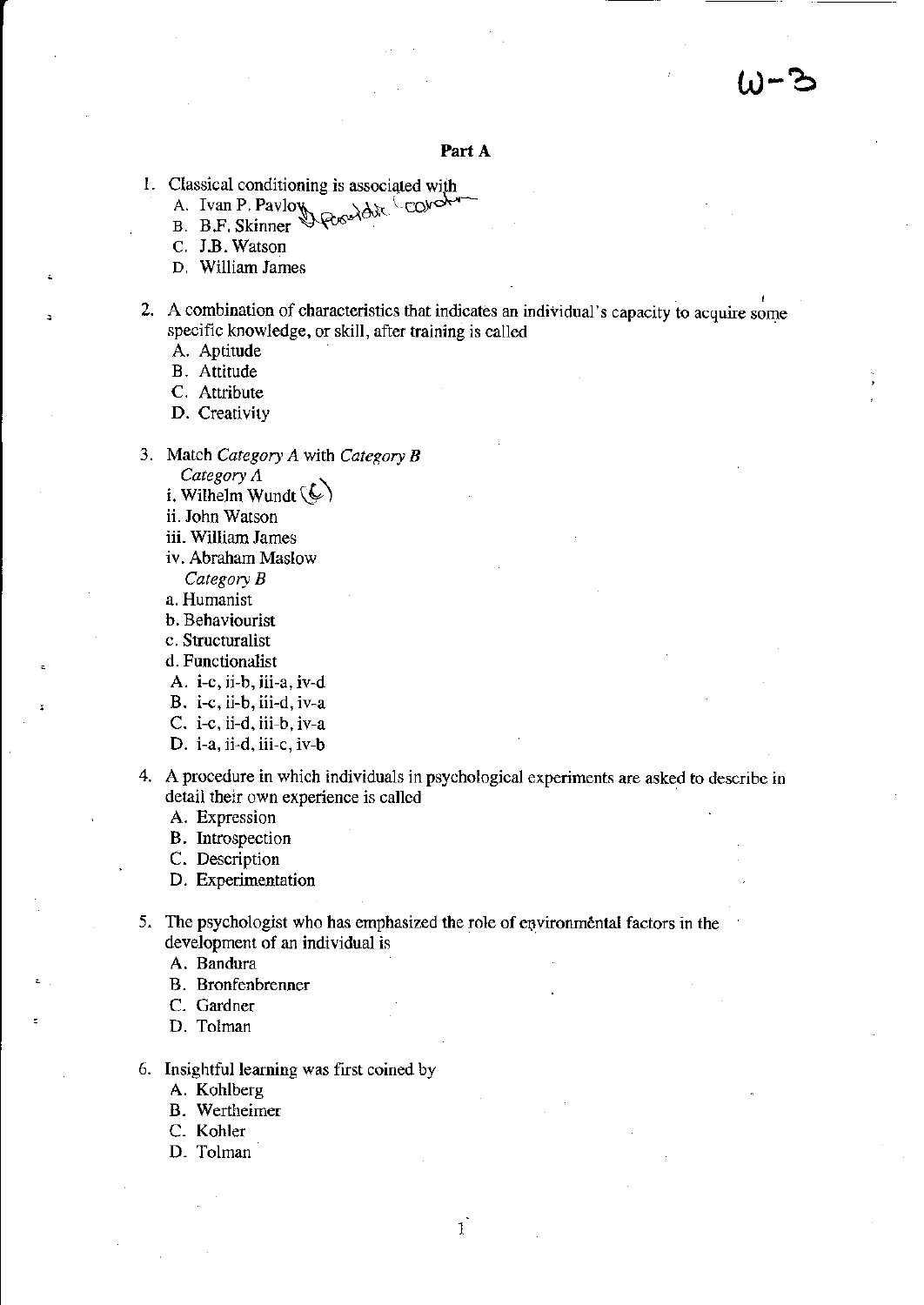w-3

- 7. The incoming information first enters
	- A. Short term memoty
	- B. Lorg tcrm memory
	- C. Sensory memory
	- D. Perceptual memory

#### 8. who first talked about Nonsense Syllables?

- A. Carl Lange
- B. William Frank
- C. Titchener
- D. Ebbinghaus
- 9. A mental representation of the spatial locations and directions, that one needs to reach their goal is called
	- A. Cognitive layout
	- B. Cognitive map
	- C. Thinking
	- D. Perccption
- 10. Which one of the following is not a symptom of learning disability?
	- A. Difficulties in writing letters, words and phrases, reading out text
	- B. Get easily distracted and cannot sustain attention on one point for long
	- C. Poor motor coordination and poor manual dexterity
	- D. Unable to get sleep
- 11. Which of the following is not a psychosocial motive?
	- A. Need for affiliation
	- B. Need for achievement
	- C. Need for pouer
	- D. Need for food

.

- 12. Hierarchy of needs is associated with
	- A. Abraham H. Maslow
	- B. W. H. Maslow
	- C. Abraham T. K. Maslow
	- D. Abraham M. Harlow

13. Which one of the following is not a type of conflict described in Psychology?

- A. Approach- approach conflict
- B. Avoidance-avoidance conflict
- C. Approach-avoidance conflict
- D. Achieve- approach conflict

14. All concepts, ideas and rules of logic are storcd in memory.

- A. Episodic
- B. Flashbulb
- C. Semantic
- D. Biographical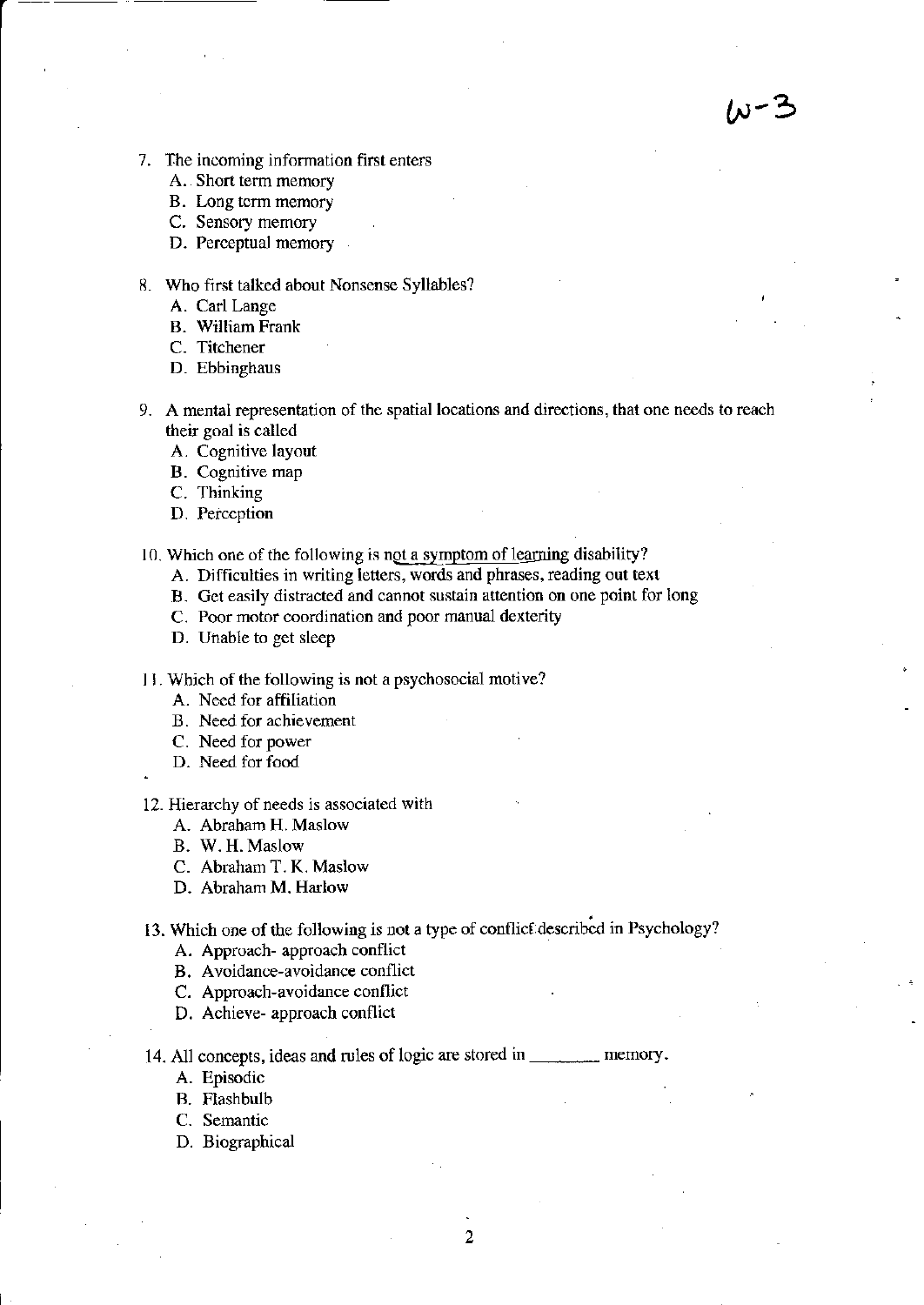15. The recent learning interfering with the recall of past learning is called

- A. Proactive interference
- B. Trace active interference
- C. Retroactive interference
- D. Inhibition interference

16. The names Atkinson and Shiffrin are related with

- A. Memory
- **B.** Emotion
- C. Perception
- D. Motivation
- 17. Procedural memory is also known as
	- A. Declarative memory
	- B. Nondeclarative memory
	- C. Clearcut memory
	- D. Step to step memory
- 18. A psychologist wanted to measure the psychological attributes of a group of students. She used some standardized methods like interview, observation and self-reports to measure and interpret these attributes. The process used by the psychologist is
	- A. Research methods
	- B. Analysis and interpretation
	- C. Assessment
	- D. Testing
- 19. According to Spearman, an individual's ability to perform on any cognitive task is dependent on
	- A. Componential Factor
	- B. S factor
	- C. Multiple Factor
	- D. G factor
- 20. Which one of the following is fight a Primary Mental Ability as identified by Thurstone's Theory of Intelligence?
	- A. Spatial Relation
	- **B.** Kinaesthetic Ability
	- C. Numerical Ability
	- D. Verbal Comprehension
- 21. Spatial ability refers to
	- A. Ability to form, use and transform mental images
	- B. Experiential and creative skills
	- C. Scientific thinking and critical thinking
	- D. Awareness of one's relationship with the natural world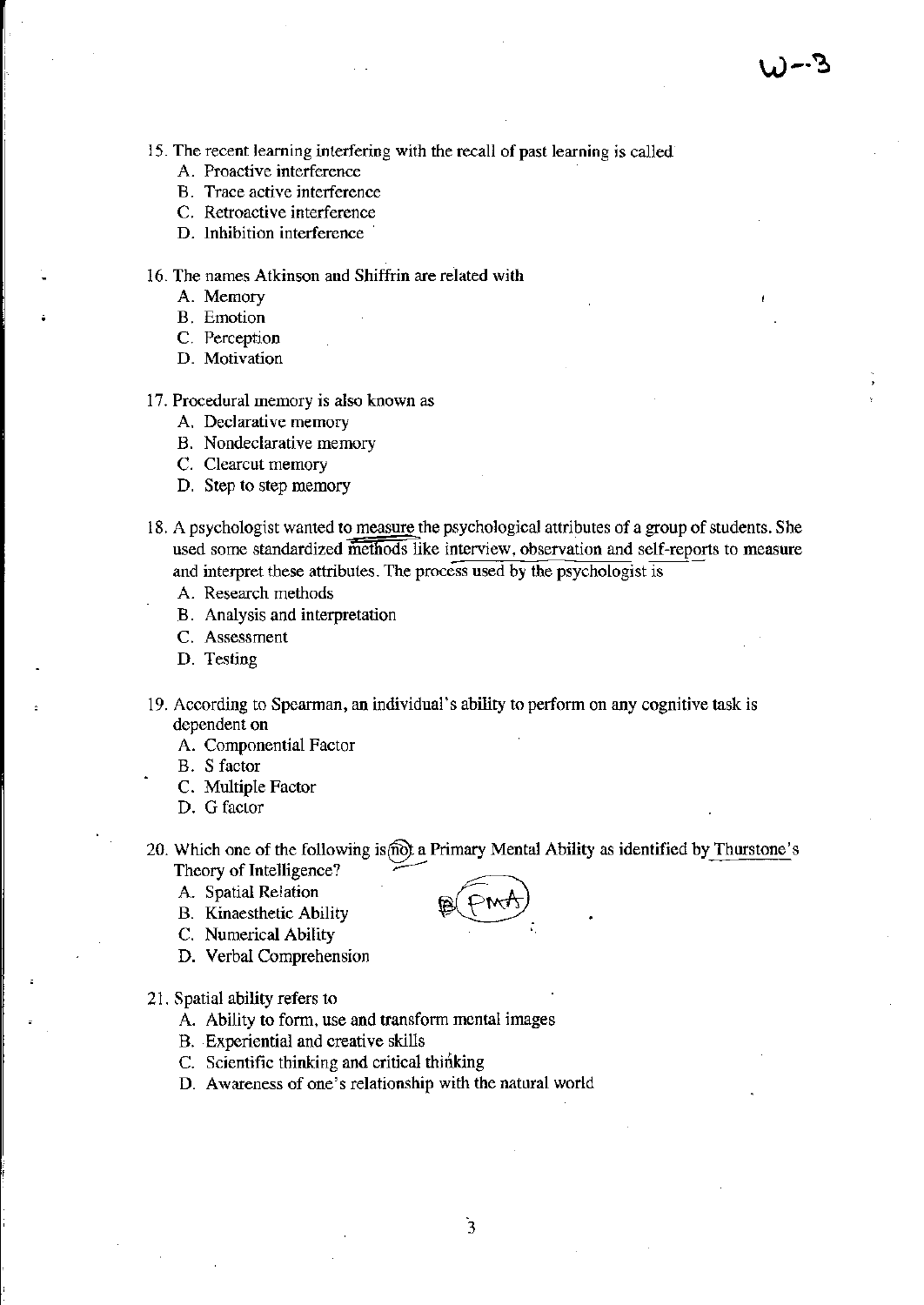- 22. Down's syndrome is caused by
	- A. Injury of fte brain during birth
	- B. Unfavourable environment
	- C. Chromosomal disorder
	- D. Infection during the prenatal stage
- 23. The term Intelligence Quotient (lQ) was devised by
	- A. William Stem
	- B. David Weschler
	- C. Alfred Binet
	- D. Lewis Terman

24. Which one of the following refer to consequence of stress?

- A. Frustration, anxiety and worry
- B. Anxiety, injury and lack of sleep
- C. Depression, pollution and heat
- D. Anxiety, work overload and lack of sleep
- 25. A behaviour or skill that helps to communicate clcarly and confidently one's feelings, needs, wants, and thoughts is
	- A. Rational thinking
	- B. Decisiveness
	- C. Assertiveness<br>D. Confidence
	-
- 26. After the lockdown period is over you walk down the nearby street and observe if the people are following the basic health instructions given by the government. As a psychologist the approach you are using is
	- A. Naturalistic observation
	- B. Participant observation
	- ' C. Case observation
		- D. Focus group observation
- 27. Which of the following is not the essential element of a counselling process?
	- A. Counselling involves responding to the feelings, thoughts, and actions of thc clients
	- B. Confidentiality and privacy are important in a counselling setting
	- C. A counsellor never evaluates or judges the perceptions and feelings of the clicnt
	- D. It is very important that the counsellor gives advice on what he thinks is right and puts the client in place
- 28. According to Freud's theory, the primary structural elements of personality are
	- A. Conscious, preconscious, subconscious
	- B. Id, ego, superego
	- C. Eros, thanatos, instincts
	- D. Repression, regression, projection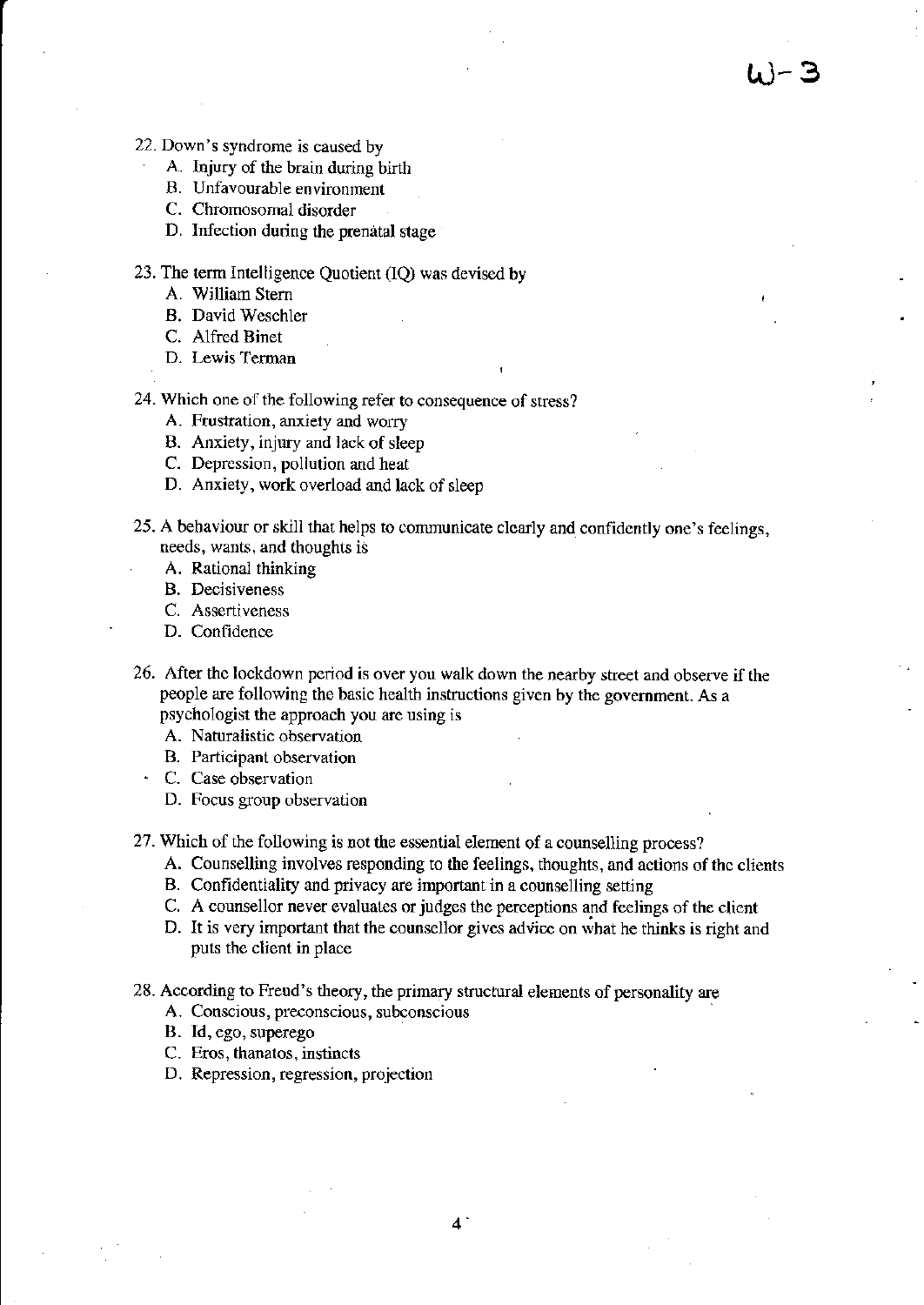29. Which of the following statements are true of Traits?

i. They are relatively stable over time ii. They appear same across individuals iii. They are generally consistent across situations iv. They vary with contexts v. They are dynamic adding needed facades over time vi. Their strengths and combinations vary across individuals 1

A. i, iii, ti

B. ii, iv, vi

C. i, ii, v, vi

D. ii, iii, v, vi

30. The value judgment of a person about herself/himself is called

- A. Self-evaluation
- B. Self-judgement
- C. Self-esteem
- D. Self-concept

31. Biologically based characteristic way of reacting is called

- A. lnheritance
- B. Temperament
- C. Biological reactivity
- D. Individual characteristics

32. A person's belief about one's own abilities and behaviours to attain something is called

- A. Self-egoism
- B. Emotional intelligence
- c. cogaitivc oricntation
- D. Self-efficacy
- .33. Charak Samhita classifies people into the categories of vata, pitta, and kapha on the basis of three humoural elements is called
	- A. Triguna
	- B. Triphala
	- C. Tridosha
	- D. Tribhava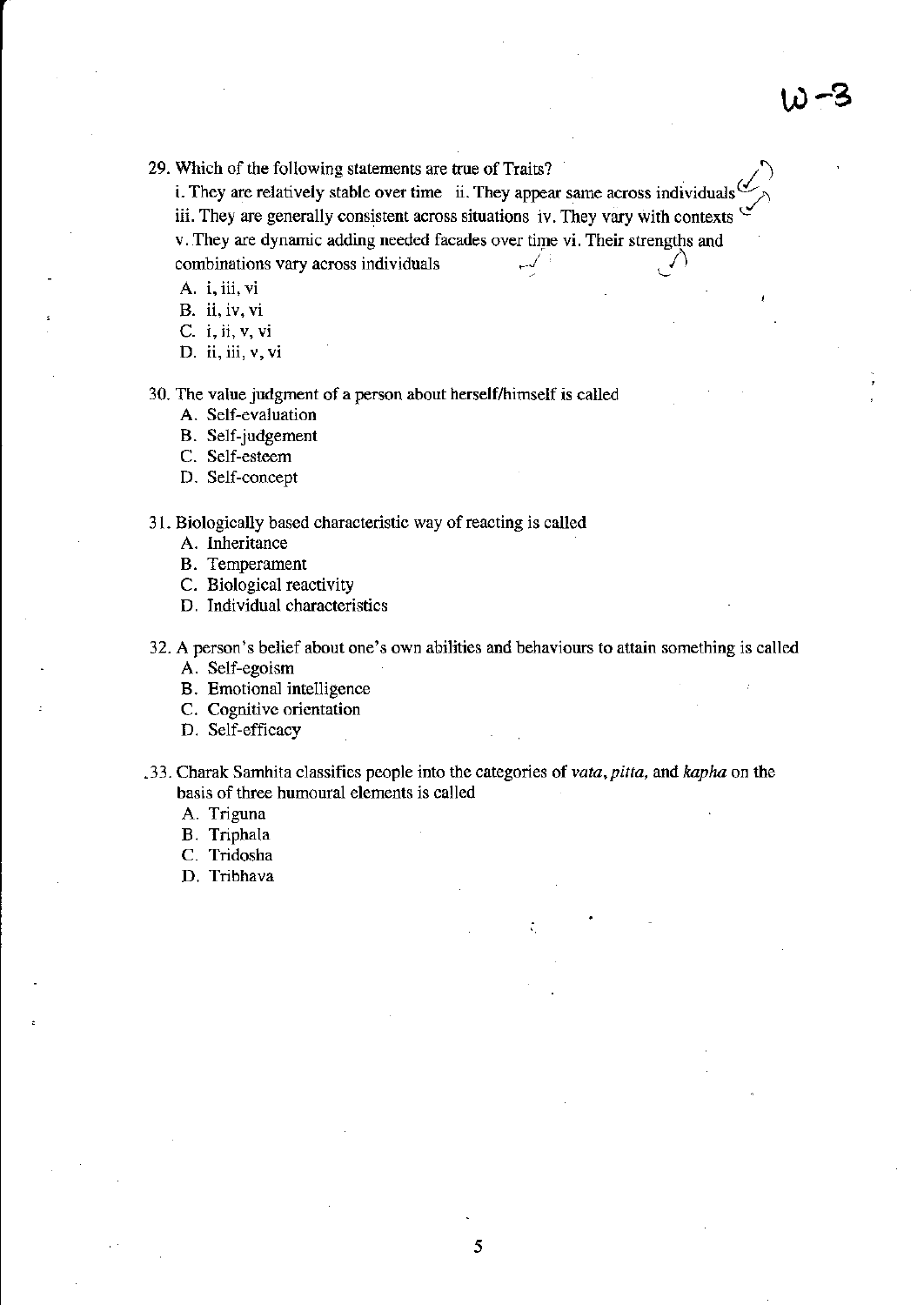34. Match Category A with Category B

Category A

i. Jung

ii. Adler

iii. Erikson

iv. Freud

Category B

a. Fixation

b. Identity crisis

c. Individual psychology

d. Analytical psychology

A. i-b; ii-c; iii-d; iv-a

B. i-c; ii-d; iii-b; iv-a

C. i-d; ii-c; iii-b; iv-a

D. i-b; ii-d; iii-a; iv-c

35. Which of the following is an example of projective technique?

A. The Rorschach Inkblot Test

B. Sixteen Personality Factor Questionnaire

C. The Minnesota Multiphasic Personality Inventory

D. Eysenck Personality Questionnaire

36. The classification scheme prepared by the World Health Organisation and officially used in India and elsewhere is

A. lcD-10

B. DSM-5

C. APA

D. BPS

37. When an electrical impulse reaches a neuron's cnding, the nerve ending is stimulated to release a chemical. This is called

A. Synapse

B. Neuro-transmitter

C. Nerve impulse

D. Bio-transmitter

38. When a normal person experiences worry about the possibility of developing COVID-

19, such a state indicates

A. Illness anxiety disorder

B. Depersonalization

C. Hospital anxiety

D. Nihilistic delusion

39. When people with Schizophrenia move less spontaneously or make odd grimaces and gestues, such symptoms denote

A. Auditory symptoms

B. Hallucinations

C. Psychomotor symptoms

D. Inertia disability symptoms

6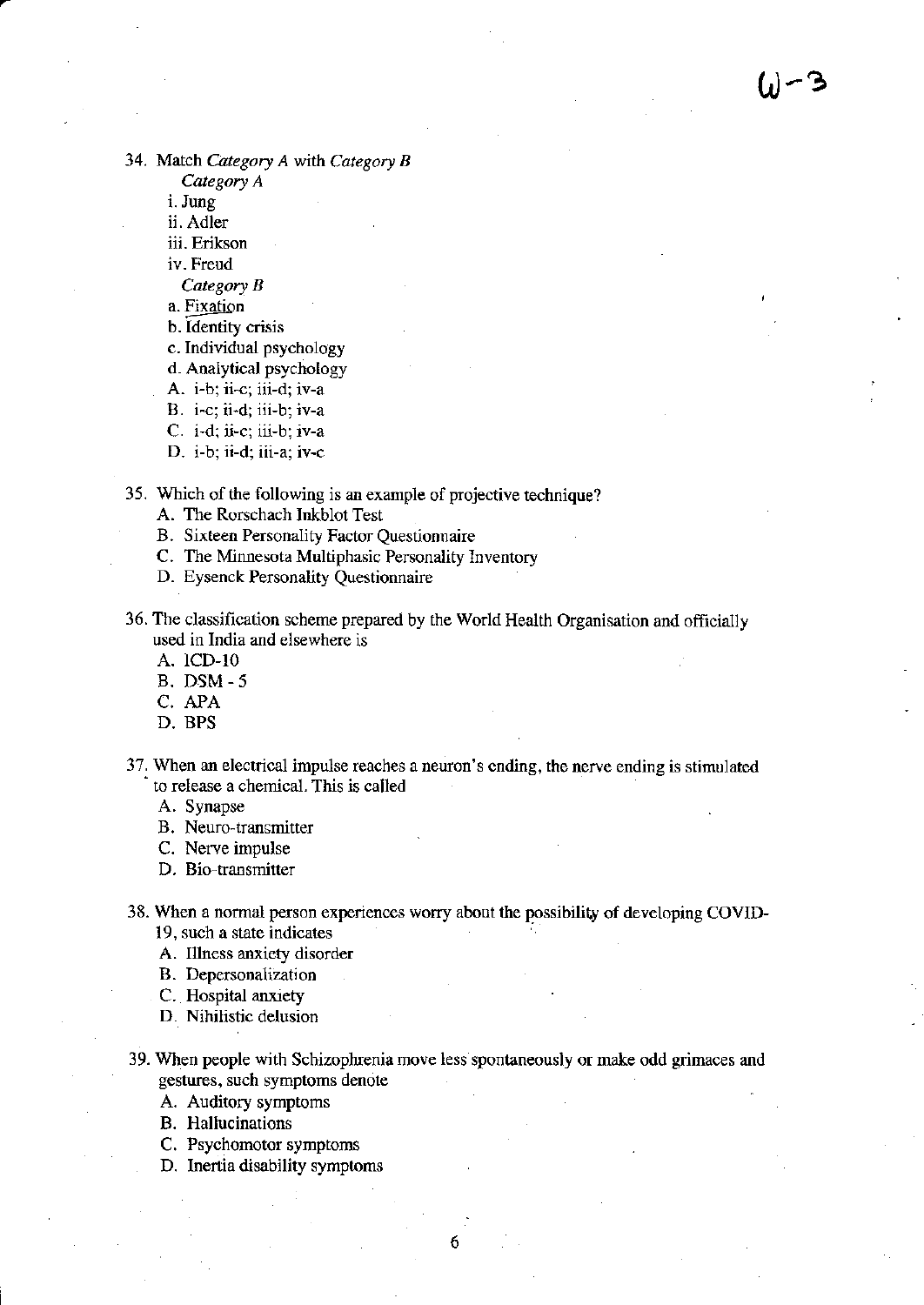- 40. A child who is in constant motion, fidget, squirm, climbs and runs around the room aimlessly, finds it impossible to sit through a lesson may be diagnosed with
	- A. Depression
	- B. Self confidence
	- C. Stress disorder
	- D. ADHD
- 41. If an individual eats excessive amount of food, then vomit or purges by using medicines such as laxatives or diuretics, it suggests
	- A. Bulimia nervosa
	- B. Anorexia nervosa
	- C. Binge eating disorder
	- D. Obsessive compulsive disorder
- 42. Psychoanalysis has invented \_\_\_\_\_\_\_\_\_\_\_ and \_\_\_\_\_\_\_\_\_\_\_ as two important methods for eliciting the intrapsychic conflicts
	- A. Unconscious conflicts, repressed desires
	- B. Free association, dream inlerpretation
	- C. Selective motivation, conscious analysis
	- D. Analysis of defenses, analysis of unconscious
- 43. Which of the following is the pattem of progressive, orderly, and predictable changcs that begin at conception and continue throughout life?
	- A. Growth
	- B. Development
	- C. Physical changes
	- D. Maturity
- 44. The actual genetic material or a person's genetic heritage is known as
	- A. Prototype
	- B. Pheootype
	- C. Cenorype
	- D. Chronotype

45 . Which of the following statements are correct?

I. Development does not take place in a vacuum

ll. The environment can change or alter the development at any time in lifespan

III. Human life proceeds through different stages

IV. Urie Bronfenbrenner's contextual view of development emphasises the role of physical factors in the development of an individual

- A. I and ll
- B. II and III
- C. I and IV
- D. I,II and III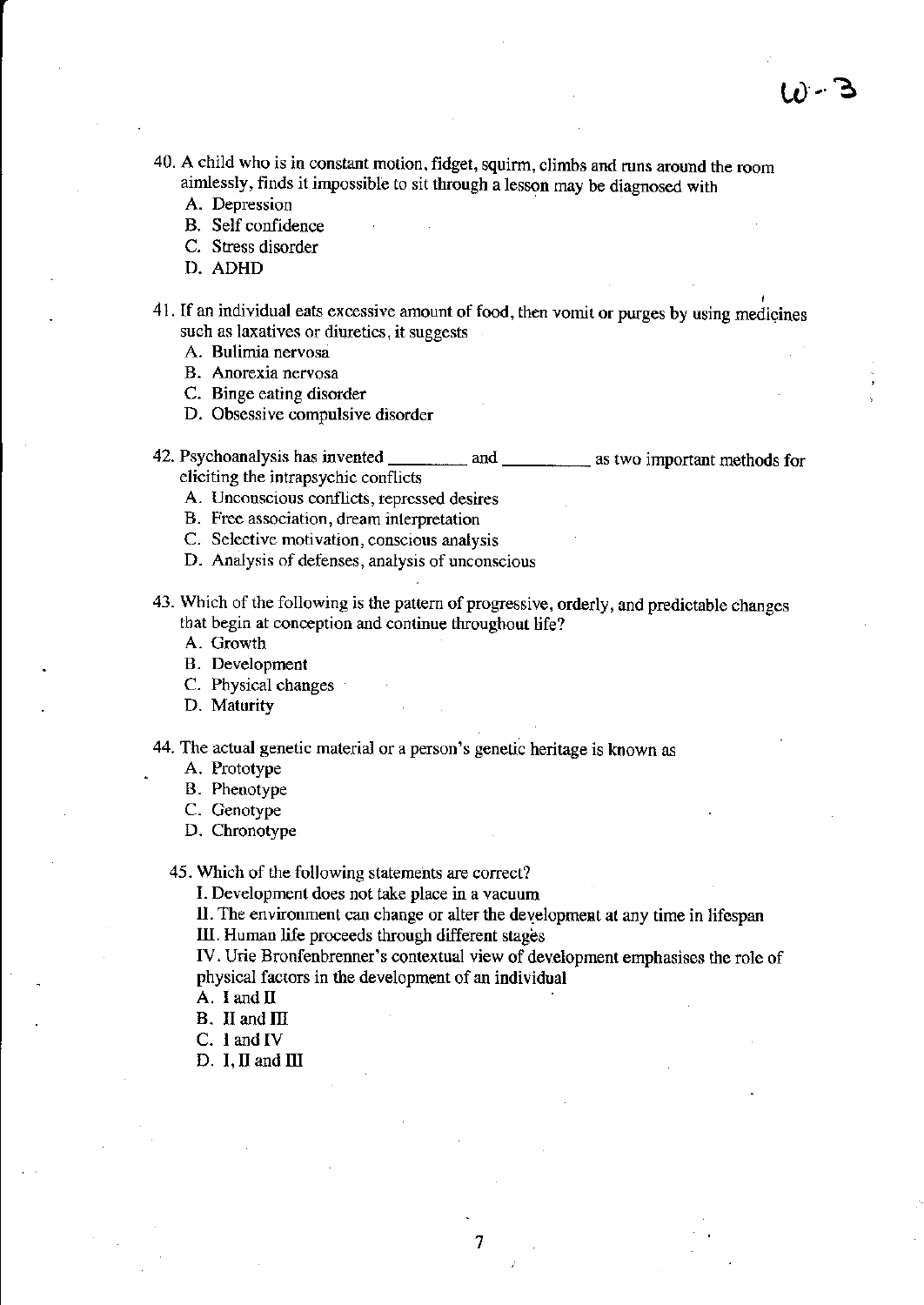46. According to Piaget a child passes through a series of stages in cognitive development. What is the sequential order?

I. Formal Operational Stage

II. Pre Operational Stage

III. Sensory motor Stage

IV. Concrete Operational Stage

A. III, II, IV, I

 $B. II, III, IV, I$ 

C. III, IV, II, I

 $D. I, II, III, IV$ 

47. Social cognition is activated by cognitive units called as

A. Stereotypes

**B.** Heuristics

C. Attribution

D. Schemas

48. The concept of cognitive dissonance was proposed by

A. Leon Festinger

**B.** Kurt Lewin

C. Jean Piaget

D. Mohsin

49. Which of the following statements are correct?

I. Attitudes are learned through one's own experiences, and through interaction with others

II. We learn attitudes through the norms of our group or culture

III. Many attitudes are learned in a social context, necessarily in the physical presence of others

IV. If an individual is praised for showing a particular attitude, chances are less that s/he will develop that attitude further

A. I, II and III

B. III and IV

C. I, II and IV

D. 1 and II

50. Qualities of the target, such as persuasibility, strong prejudices, self-esteem, and intelligence influence the likelihood and extent of

A. Attitude Formation

**B.** Attitude Change

C. Consistency

D. Dissonance

51. Selection, Organization, and Inference are the three sub processes of

A. Impression Formation

**B.** Attribution

C. Social Facilitation

D. Social Loafing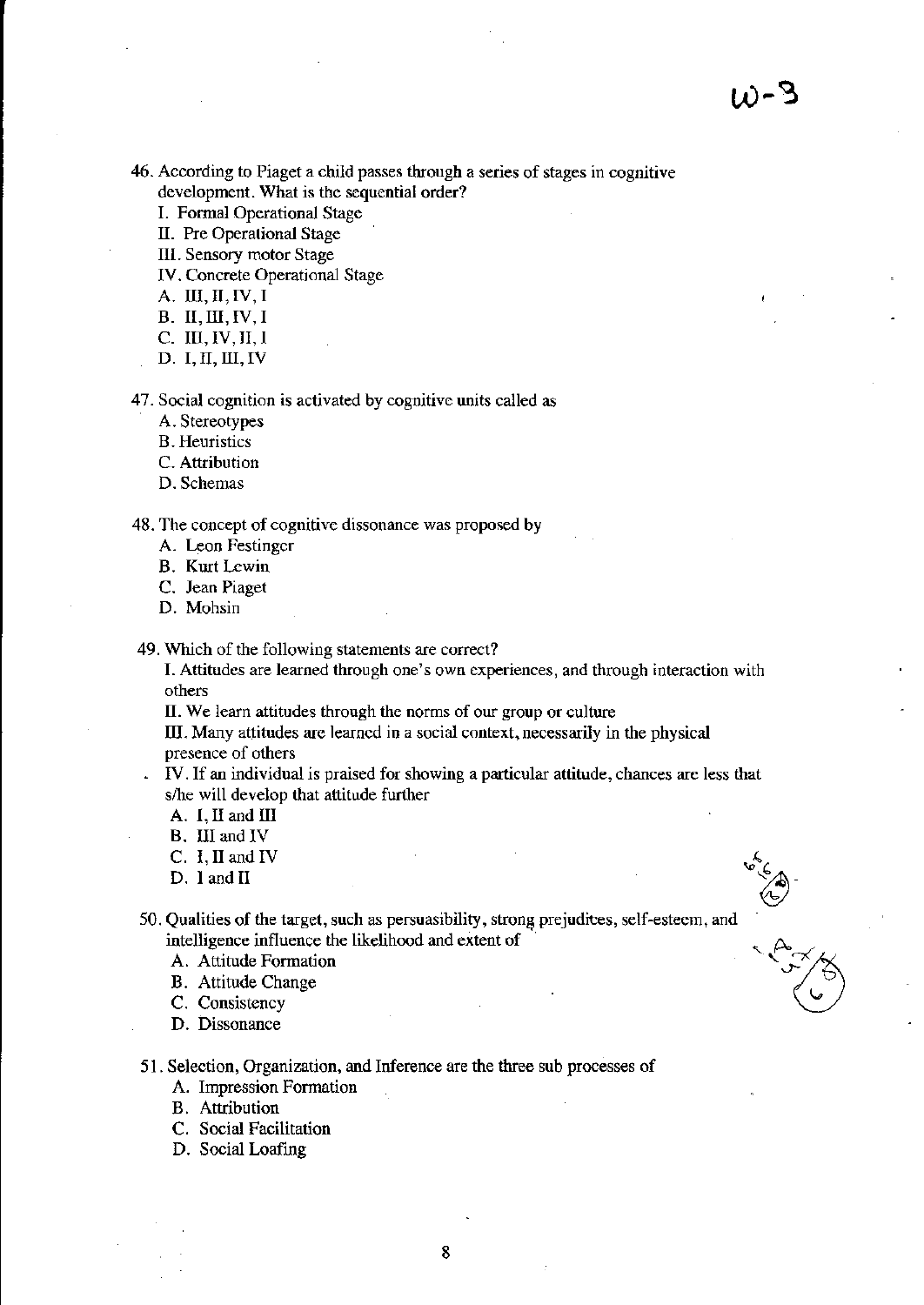$\omega$ -3

52. Which of the following statements are correct?

l. Cultural factors influence pro-social behaviour

II. Pro-social behaviour is influenced by learning

lII. Pro-social behaviour is expressed when the situation activates certain social norms IV. Pro-social behaviour is more likely to be shown only in affiliation oriented cultures

A. IV Only

B. I,Il and IV

C. I and IV

- $D. I, II$  and  $III$
- 53 . Which of the lollowing is defined as an organized system of two or more individuals, who are interacting and interdependent, have a set of role relationships among its members, and have norms that regulate the behaviour of its members?
	- A. Teams
	- B. Collcction of individuals
	- C. Groups
	- D. Crowd

54. Social loafing may be reduccd by

- A. Making people feel that their individual contributjon is important
- B. Making the efforts of each group identifiable
- C. Decreasing the apparent importance or value of a task
- D. Balancing or decreasing the pressure to work hard

55. Conformity, compliance and obedicncc are

- A. Scaffolding effect
- B. Group influence processes

C. Bandwagon effect

- D. Processing of norms
- 56. Which study showed that by introducing superordinate goals, intergroup conflict can be reduced?
	- A. Sherif's Study
	- B. Asch's Study
	- C. Gardner Murphy's Study
	- D. Kelman's Study

<sup>57</sup>. Psychology is defined as a science of

A. Mind

- B. Mental processes, health, and behaviour
- C. Mental processes, cognition, and behaviour
- D. Mental processes, experiences, and behaviour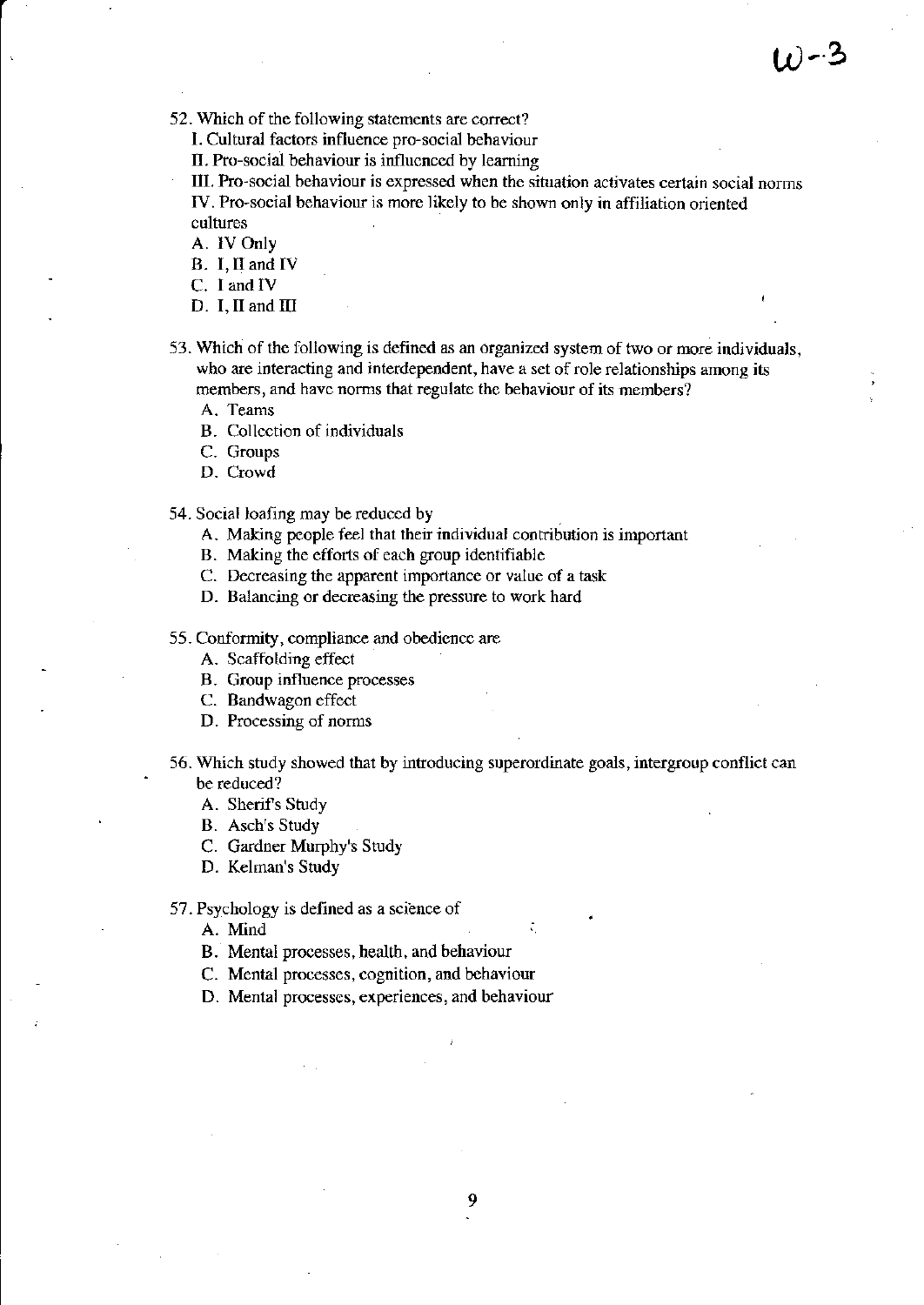- 58. When you are in a difficult situation while playing a game of chess you almost feel your hand muscles twitching, trying to experiment with a move. This is an example of
	- A. Mental process
	- B. Behaviour
	- C. Experience
	- D. Cognition
- 59. Who among the following used functionalism to argue that human beings seek to function effectively by adapting to their environment?
	- A. John Dewey
	- B. William James
	- C. Wilhelm Wundt
	- D. Edward B. Titchener
- 60. 'Instead of considering the components of the mind, our perceptual experience is more than the sum of the components'. Which of the following fits into the principle mentioned in italics?
	- A. Gestalt psychology
	- B. Behaviourism
	- C. Psychoanalysis
	- D. Functionalism
- 61. Who among the following argued that behaviourism with its emphasis on behaviour as determined by environmental conditions undermines human freedom and dignity and takes a mechanistic view of human nature?
	- A. Structuralists
	- **B.** Psychoanalysts
	- C. Functionalists
	- D. Humanists

62. When was Indian Psychological Association found?

- A. 1924
- B. 1934
- C. 1944
- D. 1954
- 63. Who among the following won the Nobel Prize for research on human judgment and decision making under uncertainty?

÷.

- A. Konrad Lorenz
- **B.** Herbert Simon
- C. Daniel Kahneman
- D. Torsten Wiesel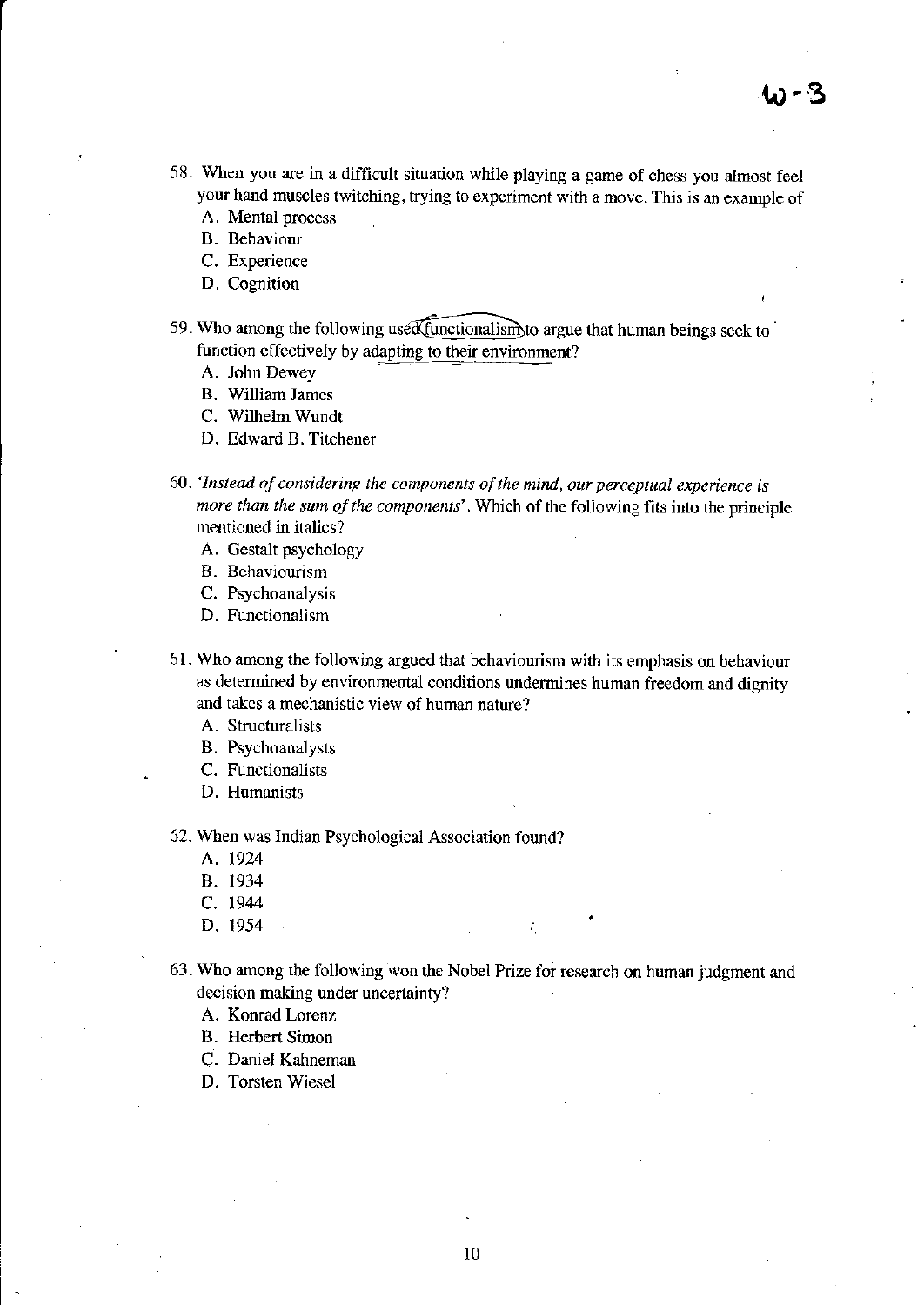- 64. When was the National Institute of Mental Health and Neurosciences (NIMHANS) established at Bangalore?
	- A. <sup>1935</sup>
	- B. <sup>1945</sup>
	- c. <sup>1955</sup>
	- D. 1965

65. Piaget's view of child developmcnt is considered a

- A. Gestalt theory of development of thc mind
- B. Constructivist theory of development of the mind
- C. Structuralist theory of development of the mind
- D. Psychoanalytic theory of development of thc mind
- 66. Who among the following suggests that the human mind develops through social and cultural processes in which it is viewed as culturally constructed through joint inicraction between adults and children?
	- A. Vygotsky
	- B. James
	- C. Wundt
	- D. Piaget

67 . One of the goals of psychological enquiry is to know the causal factors or determinants of behaviour. This denotes

A. Control

- B. Prediction
- C. Description
- D. Explanation
- 68. In Psychology, different types of data or information are collected. Information like name, age, gender, birth order, number of siblings, education, and occupation is known as
	- A. Physical information
	- B. Fsychological information
	- C. Social information
	- D. Demographic information
- 69. In the experiment conducted by Latane and Darley (1970), the researchers wanted to examine the effect of the presence of other persons on reporting of the smoke. The presence or abscnce of other persons in the room is an example of
	- A. Confounding variable
	- B. Dependent variable
	- C. lndependent variable
	- D. Extraneous variable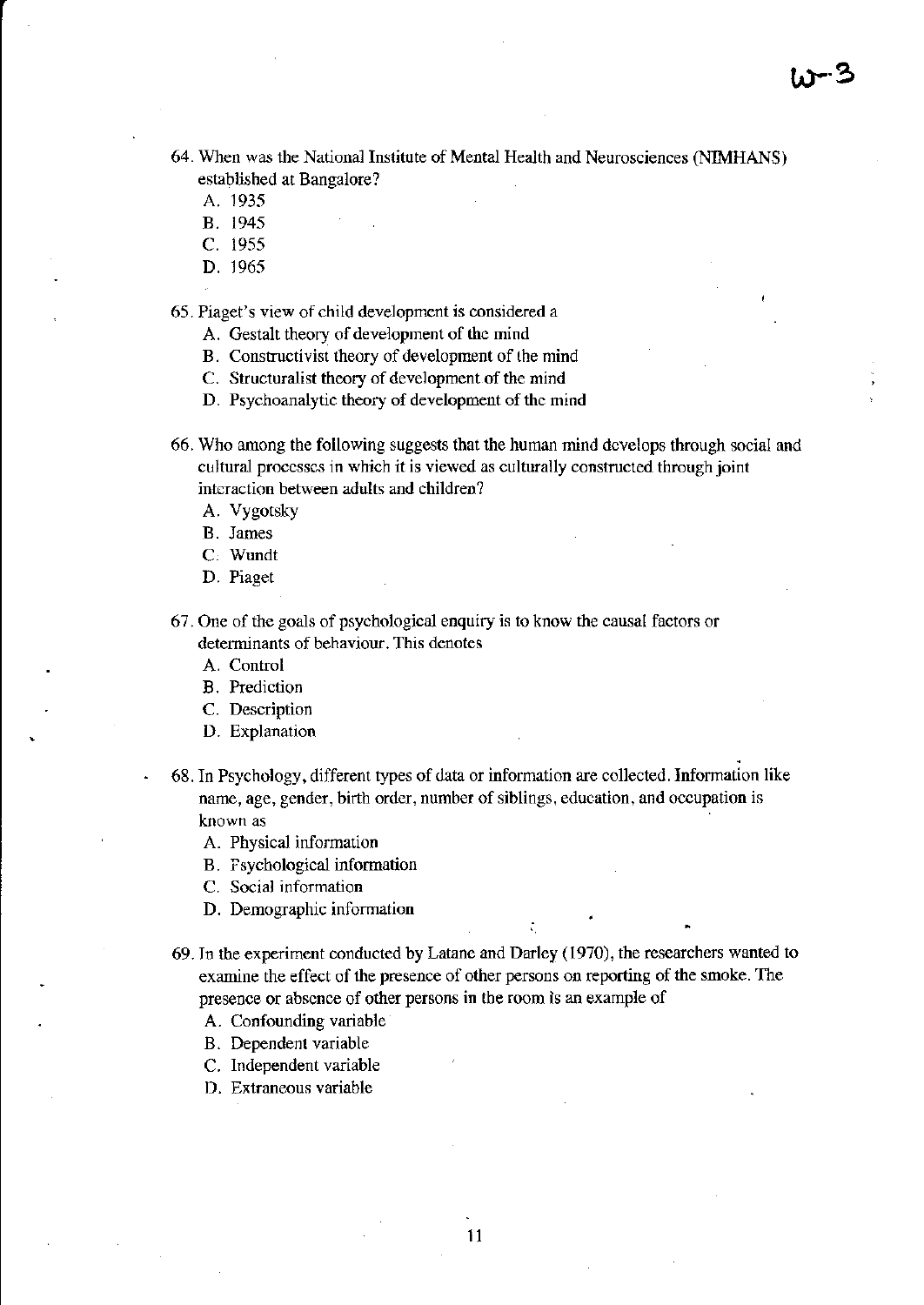70. Counter-balancing technique is used to minimise the

- A. Rosenthal effect
- **B.** Sequence effect
- C. Pygmalion effect
- D. Random effect

## 71. Stokols (1990), a psychologist, describes which of the three approaches that may be adopted to describe the human-environment relationship?

- A. Ecological perspective, spiritual perspective, cognitive perspective
- B. Cognitive perspective, environmental perspective, spiritual perspective
- C. Minimalist perspective, instrumental perspective, spiritual perspective
- D. Environmental perspective, minimalist perspective, humanistic perspective
- 72. Edward Hall has mentioned four kinds of interpersonal physical distance. They are
	- A. Personal distance, physical distance, inter-personal distance, social distance
	- B. Personal distance, physical distance, social distance, public distance
	- C. Intimate distance, personal distance, social distance, public distance
	- D. Intimate distance, personal distance, physical distance, social distance
- 73. A bully slaps a new student in school so that he can snatch the newcomer's chocolate. This is an example of
	- A. Reactive aggression
	- B. Proactive aggression
	- C. Instrumental aggression
	- D. Hostile aggression

74. Nearly  $\overline{a}$ neurons are found in the human nervous system.

- A. 13 billion
- B. 13.5 billion
- C. 12 billion
- D. 12.5 billion

75. The three types of cranial nerves are and

- A. Sensory, motor, mixed
- B. Sensory, inter, motor
- C. Sensory, optic, vestibular
- D. Sacral, coccygeal, lumbar

Part B

76. Which of the option best expresses the passive voice of the following sentence? We saw this student opening the door

A. The door had seen by us being opened by this student

- B. The door had been seen by us being opened by this student
- C. The door was seen by us being opened by this student
- D. The door was seen by us while it had opened by this student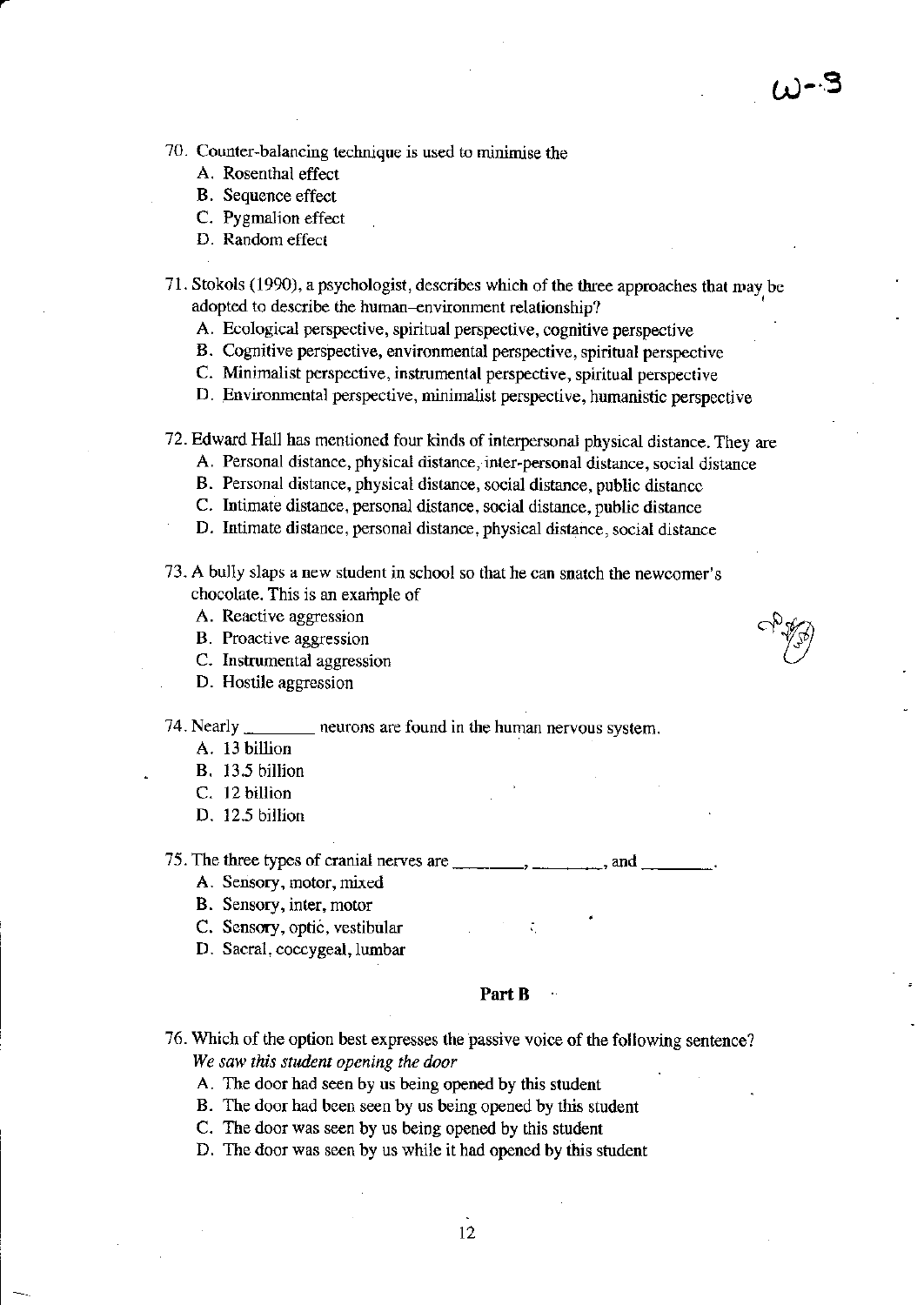77. Sangeeta is doing all this \_\_\_\_\_ her peril

- A. For
- B. At
- C. Bv
- D. With

78. The child should not stare \_\_\_\_\_\_\_ a stranger. Adversity stared her \_\_\_\_\_\_\_ the face

A. To. on

B. On, at

C. To, by

D. At, in

79. Which of the following is correct?

- A. Rakesh killed two birds with one stone
- B. Rakesh killed two birds in one stone
- C. Rakesh killed two birds at one stone
- D. Rekesh killed two birds from one stone

80. Which of the following best expresses the indirect speech of the following? "Will you let me see it?" inquired the police officer smilingly. "Gladly" , said the girl.

- A. Thc police officer had smilingty inquired if she would let him see it. The girl replied that she was gladly let him scc it
- B. The police officer smilingly inquired if she would have let him seen it. The girl said that she would let him see it
- C. The policc officer inquired if she should allow him to see it. Thc girl replied that she would allow him to see it
- D. The police officer smilingly inquired if she would let him see it. The girl replied that she would gladly let him see it

8l . Choose the right meaning of the idiom "to catch a tartar"

- A. To deal with a person who is morc ihan one's match
- B. To mcct with an adversity
- C. To catch a criminal
- D. To deal with a dangerous person
- 82. Find the right option for the underlined word "the gangster could be arrested as the police were tipped off by one of the members of the gang"

A. Threatened

B. Given information

C. Brihed

D. Misguided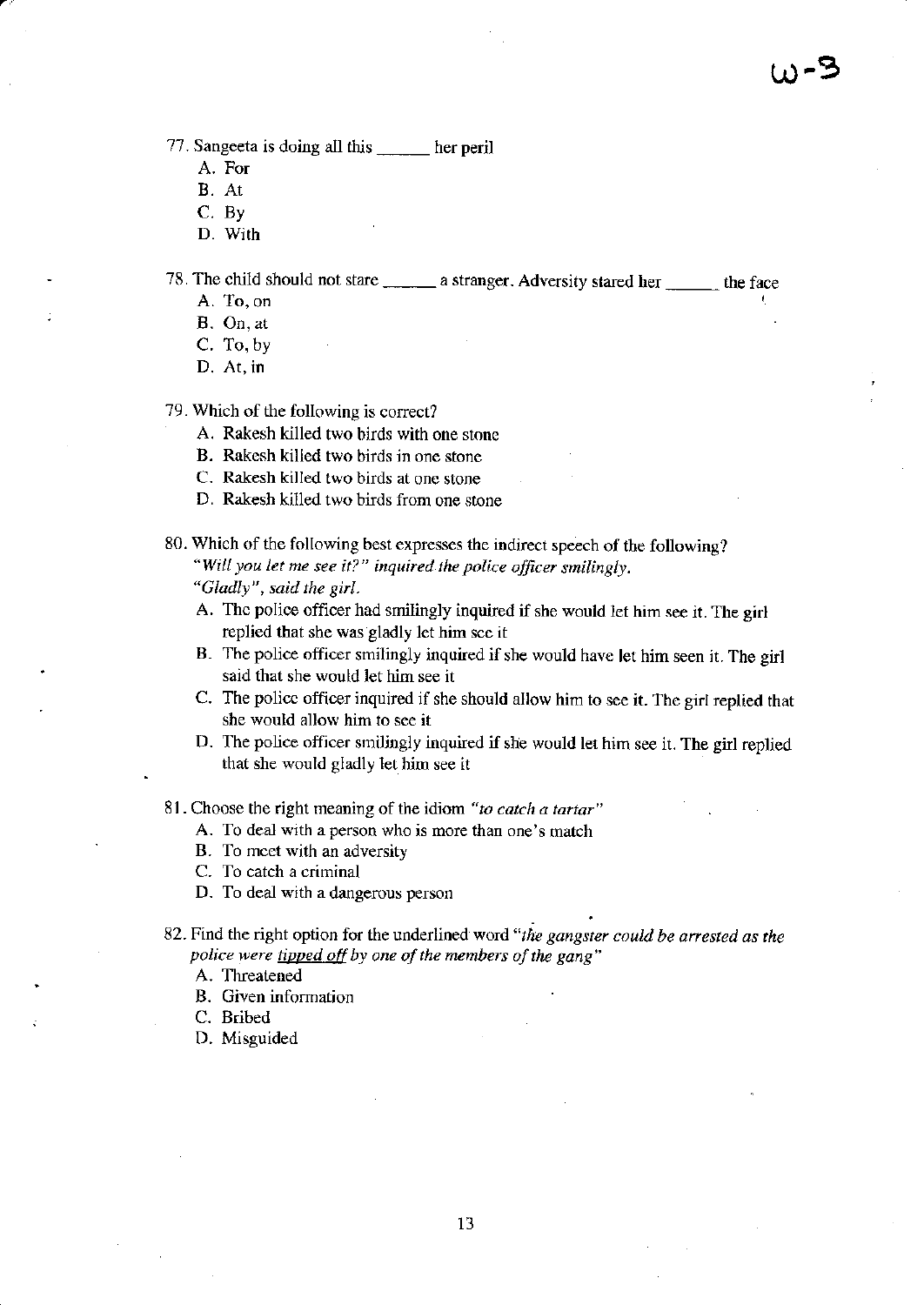83. Fill in the blank with the right word "Raghu believed that people were always driven

- by \_\_\_\_\_\_\_\_\_ motives and there is no such thing as a purely \_ act"
- A. Ultimate, antisocial
- B. Personal, eternal
- C. Ulterior, selfless
- D. Physical, unselfish

84. Find the word which is correctly spelt

- A. Sovereignty
- **B.** Soveriegnty
- C. Sovereignity
- D. Soveriegnity
- 85. Choose the right word for the phrase, 'A person who abandons his religious faith' A. Atheist and who believe god.
	-
	- **B.** Agnostic
	- C. Profane D. Apostate
- Please don't make further delays 86. Form the correct sentence and choose the right option i) delay ii) don't iii) make iv) please v) further
	- A. i; ii; v; iv; iii
	- **B.** iii; ii; v; iv; i
	- $C.$  ii; v; iii; I; iv
	- D. iv; ii; iii;  $v; i$

87. Which of the following is the synonym of the word baffle?

- A. Offence
- B. Confuse
- C. Denigrate
- D. Antagonise
- 88. Change the speech of the following sentence "Kishan's father ordered him to go to his room and study". A. Kishan's father said, "Go to your room and study"
	-
	- B. Kishan's father said to him, "Go and study in your room"
	- C. Kishan's father shouted, "Go to your room right now and study"
	- D. Kishan's father said firmly, "Go to your room and study"

89. Find out the grammatical error in the sentence given below

Scarcely had I/ finished cutting the vegetables/ than the lady came/ and asked me to wash the dishes.

- A. Scarcely had I
- B. finished cutting the vegetables
- C. than the lady came
- D. and asked me to wash the dishes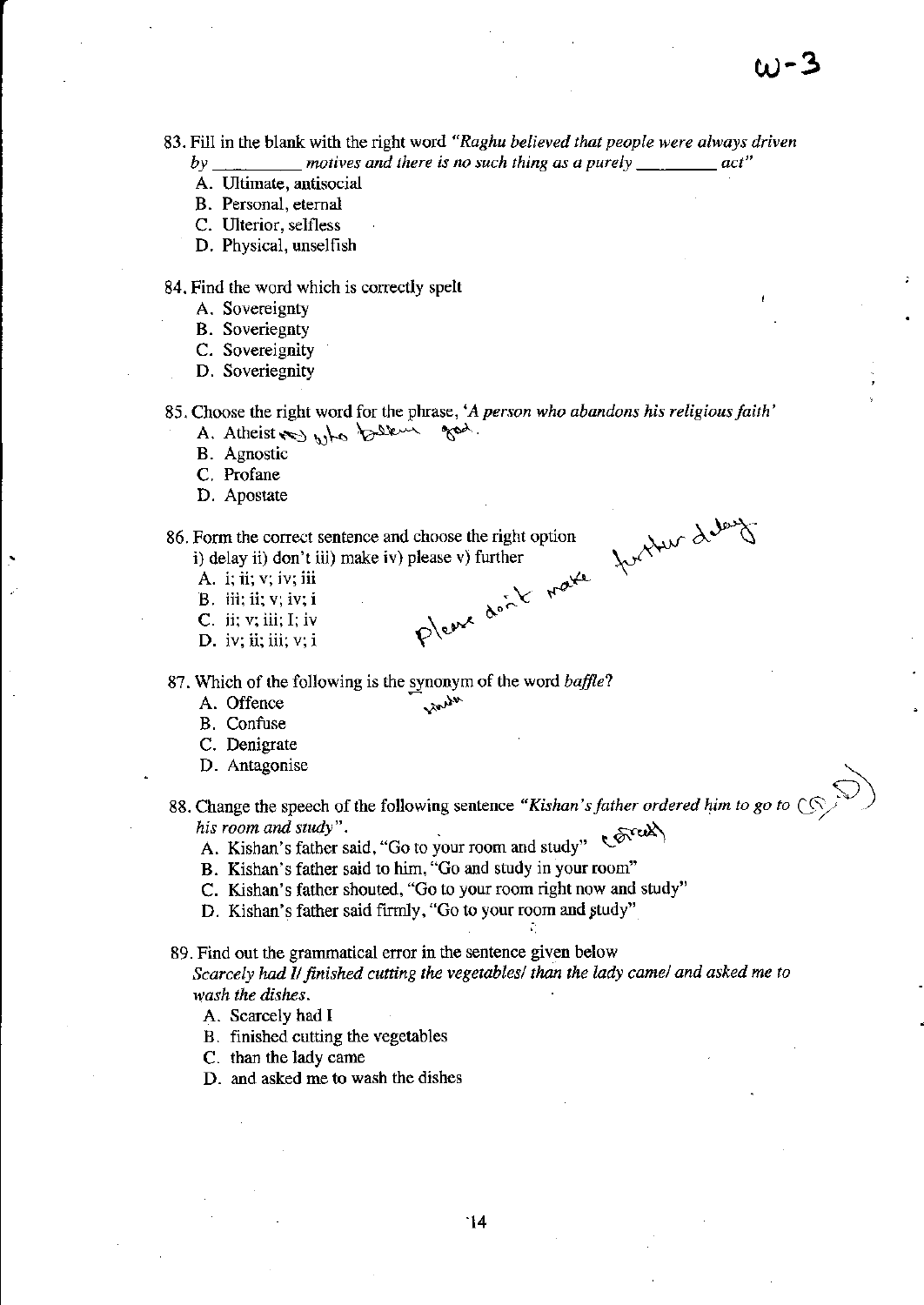90. Choose the nearest synonym for the word inexplicable

- A. Incorrigible
- B. Incomprehensible
- C. Inextricable
- D. Inflammable

91. Choose the nearest antonym for the word  $stigma$ 

A. Stamina

- B. Humour
- C. Honour
- D. Amazing

92. Choose the grammatically correct option from the choices given below

apporte,

- A. If you didn't study Psychology as a subject, you will not understand that book
- B. lf you don't study Psychology as a subject, you wouldn't understand that book
- C. If you didn't study Psychology as a subject, you wouldn't understand that book
- D. If you haven't studied Psychology as a subject, you wouldn't understand that book

93. Choose the part of the sentence which has error in it

 $i.$  One of the factor ii. for her failure iii. is the lack of iv. concern for others

- A.i
- B. ii
- c. iii
- D. iv

94. Identify the proper meaning to the underlined word

The scientist preferred carrying out his research empirically

A. lndividually

- B. With neccssary permissions
- C. By observation and experiment
- D. In undisturbed labs

95. What does the underlined idiom in the following sentence mean?

The personality development class started with an icebreaking session

A. Starting the meeting with invocation song

B. A warm welcome to the guests

C. Inaugural speech to intoduce concept

D. Warming up to start conversation

 $\not\in$ .'"at'

' 15